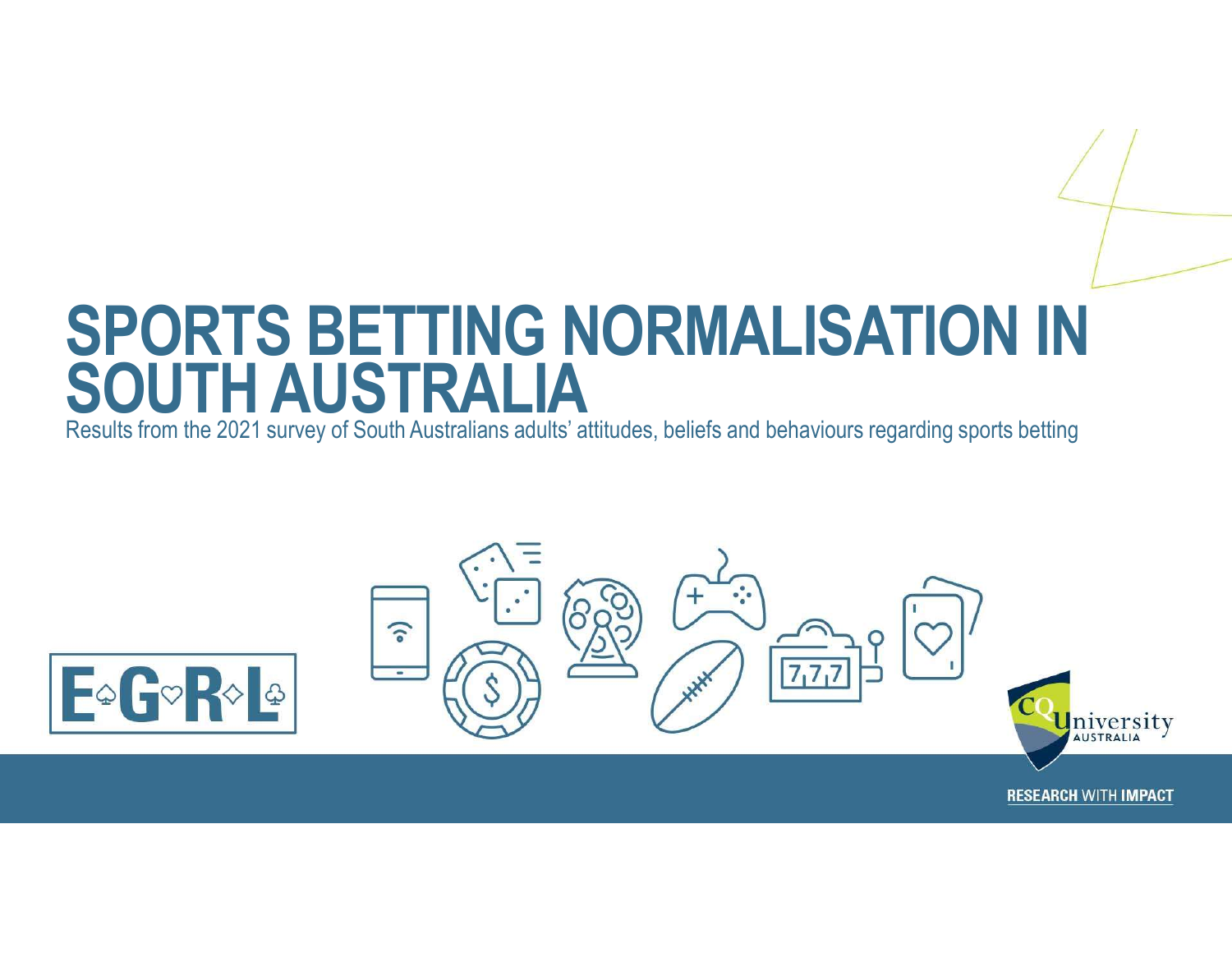### SPORTS BETTING

- 
- 
- 
- **SPORTS BETTING**<br>• Sports betting participation up<br>• Particularly risky form<br>• Popular among young men<br>• They also have the higher rates of problems rates of problems



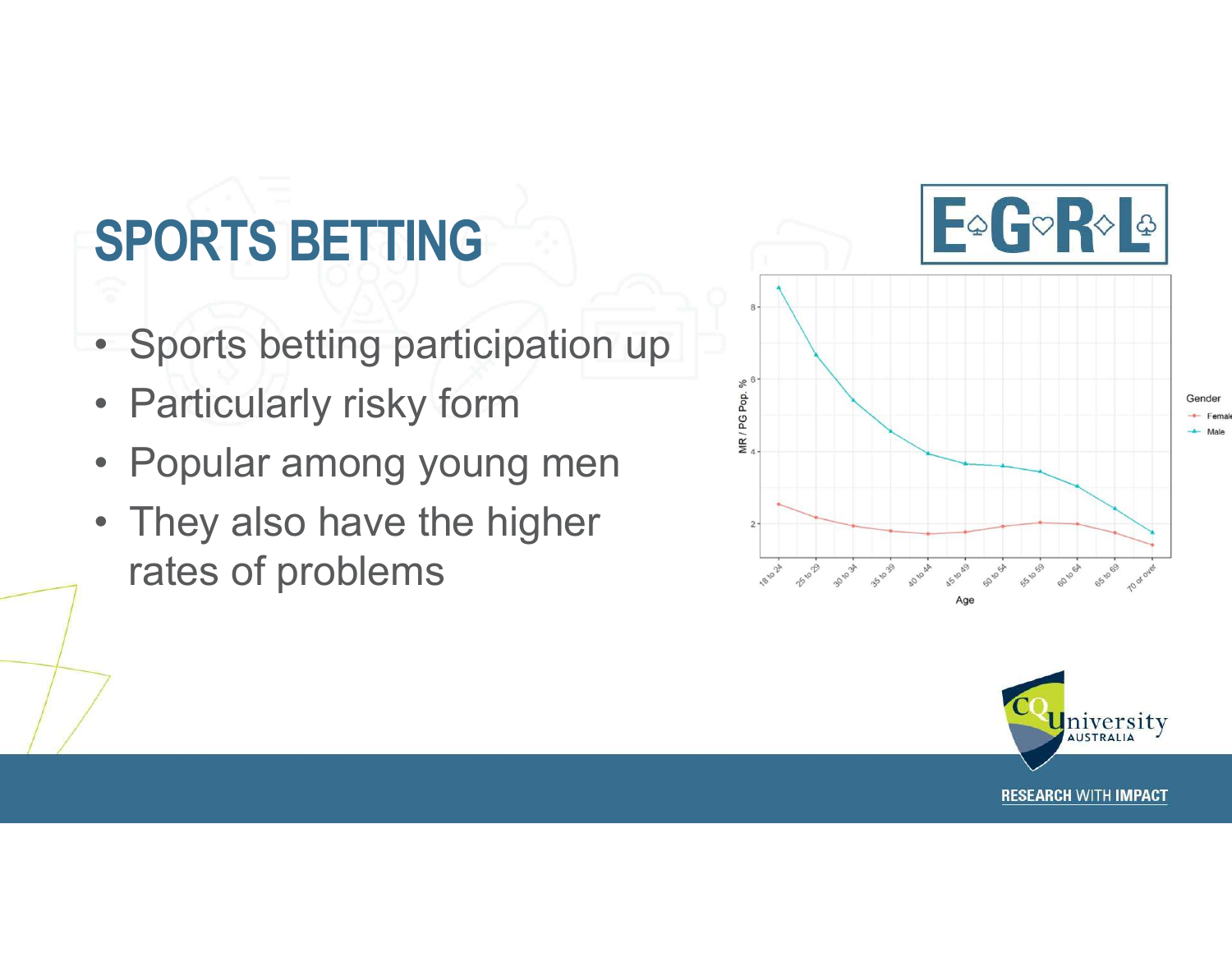# **IEDIA AND NORMALISATION**<br>• Advertising around sport is saturated<br>• Delivery via a wide variety of media channels MEDIA AND NORMALISATION

- 
- 
- **IEDIA AND NORMALISATION**<br>• Advertising around sport is saturated<br>• Delivery via a wide variety of media channels<br>• Gambling becomes associated with the **IEDIA AND NORMALISATION**<br>• Advertising around sport is saturated<br>• Delivery via a wide variety of media channels<br>• Gambling becomes associated with the game<br>– Normal part of watching sport game **DIA AND NORMALISATION**<br>Advertising around sport is saturate<br>Delivery via a wide variety of media<br>Gambling becomes associated with<br>yame<br>— Normal part of watching sport<br>— Makes the game more fun<br>— Is a natural way to social **DIA AND NORMALISATION**<br>Advertising around sport is saturated<br>Delivery via a wide variety of media cha<br>Gambling becomes associated with the<br>game<br>— Normal part of watching sport<br>— Makes the game more fun<br>— Is a natural way Mortising around sport is saturated<br>Delivery via a wide variety of media channels<br>Sambling becomes associated with the<br>game<br>— Normal part of watching sport<br>— Makes the game more fun<br>— Is a natural way to socialise with fr
	-
	-
	-



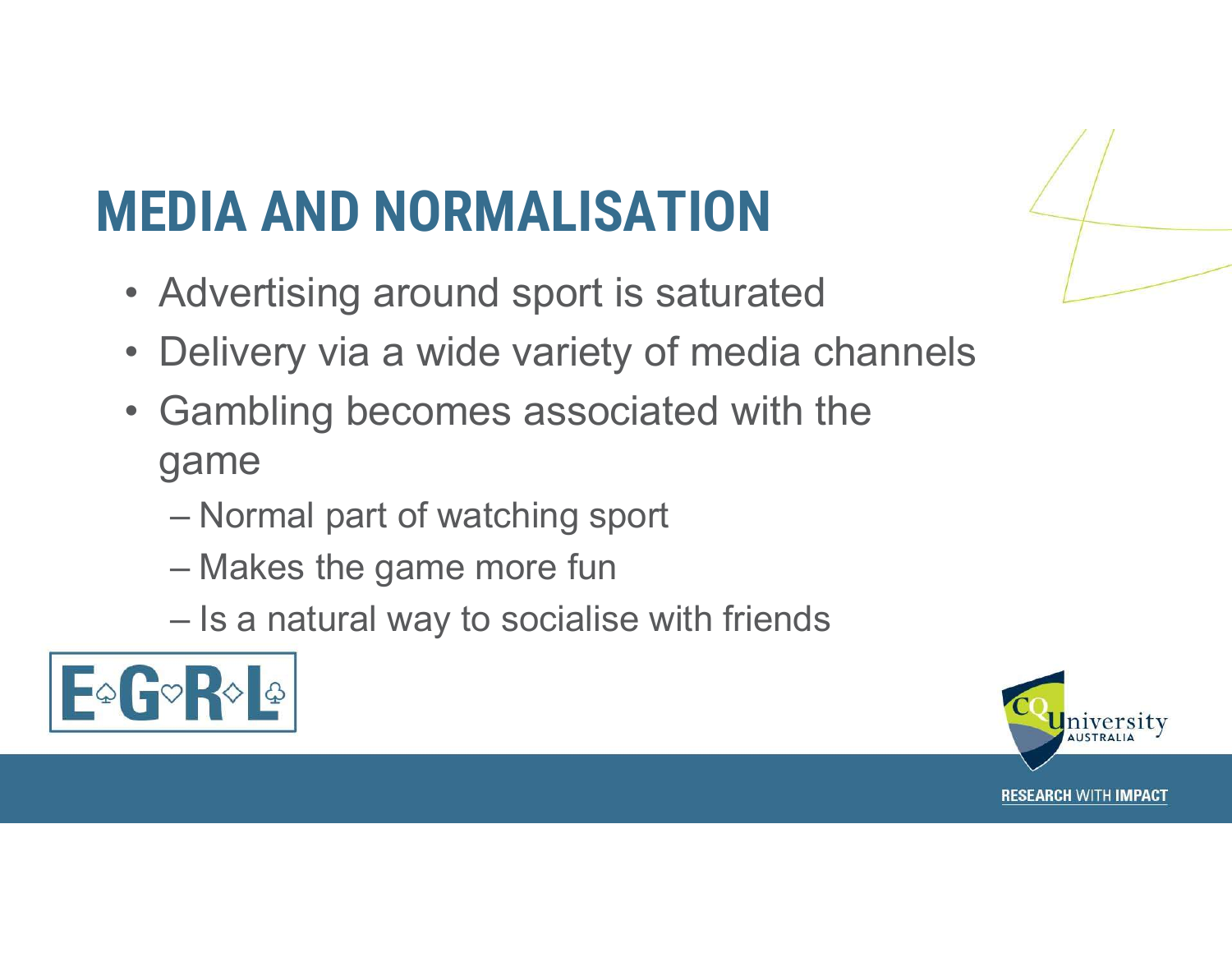## **SOCIAL AND NORMATIVE INFLUENCES**<br>• Family and friends are key drivers<br>• Subjective norms **SOCIAL AND NORMATIVE**<br>• Family and friends are key drive<br>• Subjective norms<br>• Parental and household influer **SOCIAL AND NORMATIVE INFLUENCES**<br>• Family and friends are key drivers<br>• Subjective norms<br>• Parental and household influences<br>• Peer influences IRL and online **SOCIAL AND NORMATIVE INFLUENCE**<br>• Family and friends are key drivers<br>• Subjective norms<br>• Parental and household influences<br>• Peer influences IRL and online<br>– Social clustering **CIAL AND NORMATIVE**<br>Family and friends are key drive<br>Parental and household influen<br>Peer influences IRL and online<br>– Social clustering SOCIAL AND NORMATIVE INFLUENCES

- 
- 
- 
- -



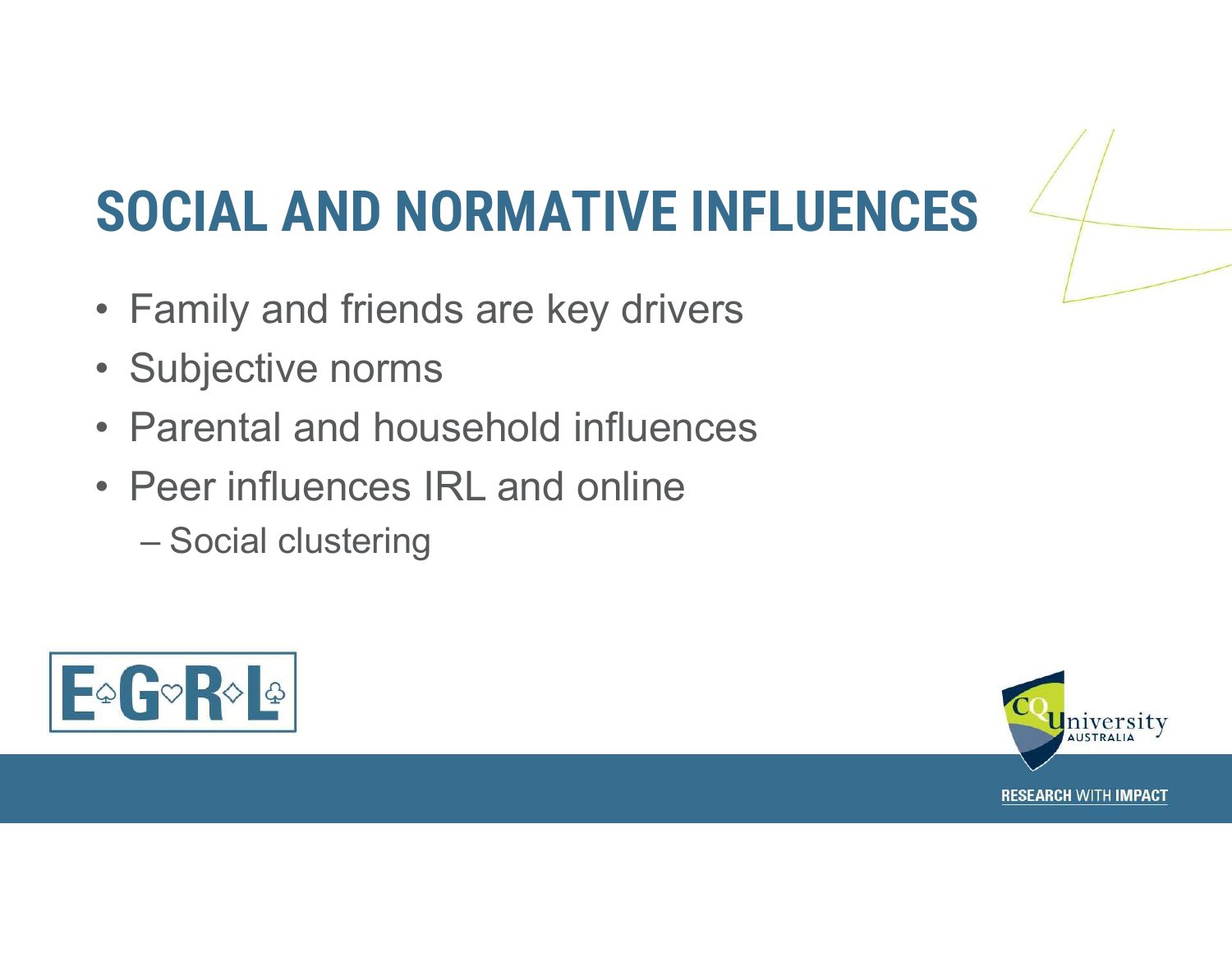## THE SURVEY

- 
- THE SURVEY<br>• 2030 total respondents<br>• Internet panel, demographically mat **HE SURVEY**<br>2030 total respondents<br>nternet panel, demographicall<br>— Normalisation<br>— Dangerous / protective beliefs<br>— Attitudes to sports betting and b **HE SURVEY**<br>2030 total respondents<br>nternet panel, demographically matched<br>- Normalisation<br>- Dangerous / protective beliefs<br>- Attitudes to sports betting and betting promot<br>- Protective behaviours around young people FRIE SURVEY<br>
Manuscriptudes to spondents<br>
Thermet panel, demographically matched to SA<br>
- Normalisation<br>
- Dangerous / protective beliefs<br>
- Attitudes to sports betting and betting promotions<br>
- Protective behaviours aroun FRET SURVEY<br>
Protokolar respondents<br>
Internet panel, demographically matched to SA<br>
- Normalisation<br>
- Dangerous / protective beliefs<br>
- Attitudes to sports betting and betting promotions<br>
- Protective behaviours around yo
	-
	-
	-
	-





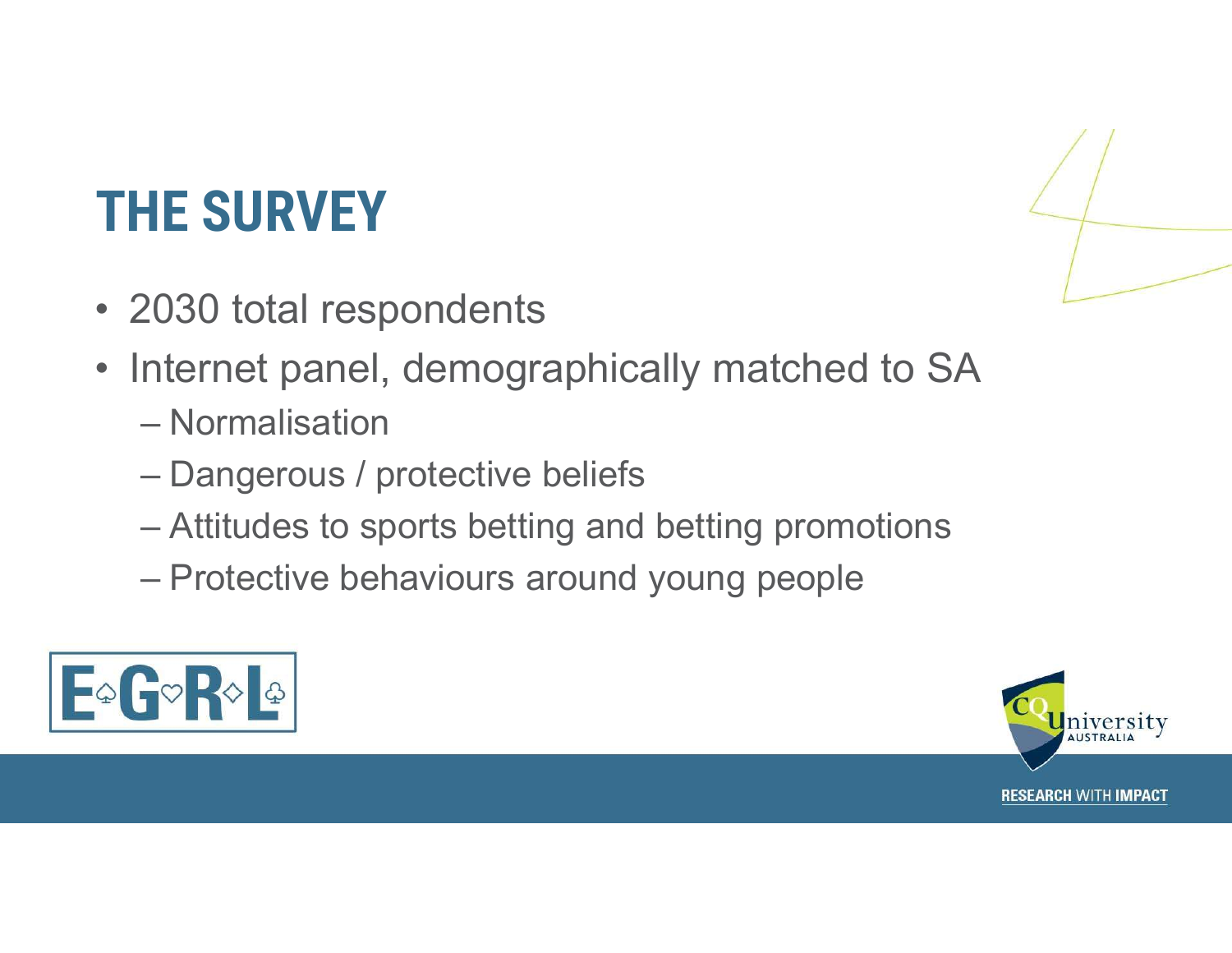## **TRIPARTITE NORMALIS**<br>• Friends (5 items)<br>– E.g. "Most of my friends have **RIPARTITE NORMALISATION INDEX**<br>
Friends (5 items)<br>
– E.g. "Most of my friends have bet on sports occasionally"<br>
Family (5 items)<br>
– F.g. "My family would disconse of me betting as easy of" **TRIPARTITE NORMALIS**<br>• Friends (5 items)<br> $-E.g.$  "Most of my friends have<br>• Family (5 items)<br> $-E.g.$  "My family would disappre **Example 2014 Community Community Community**<br>
Friends (5 items)<br>
- E.g. "Most of my friends have bet on sports occasionally"<br>
Family (5 items)<br>
- E.g. "My family would disapprove of me betting on sports"<br>
Community (6 item **TRIPARTITE NORMALISA**<br>• Friends (5 items)<br>- E.g. "Most of my friends have b<br>• Family (5 items)<br>- E.g. "My family would disappro"<br>• Community (6 items)<br>- E.g. "Is betting on sports a part Friends (5 items)<br>
Friends (5 items)<br>
- E.g. "Most of my friends have bet on sports occasionally"<br>
Family (5 items)<br>
- E.g. "My family would disapprove of me betting on sports"<br>
Community (6 items)<br>
- E.g. "Is betting on s TRIPARTITE NORMALISATION INDEX

- -
- -
- -



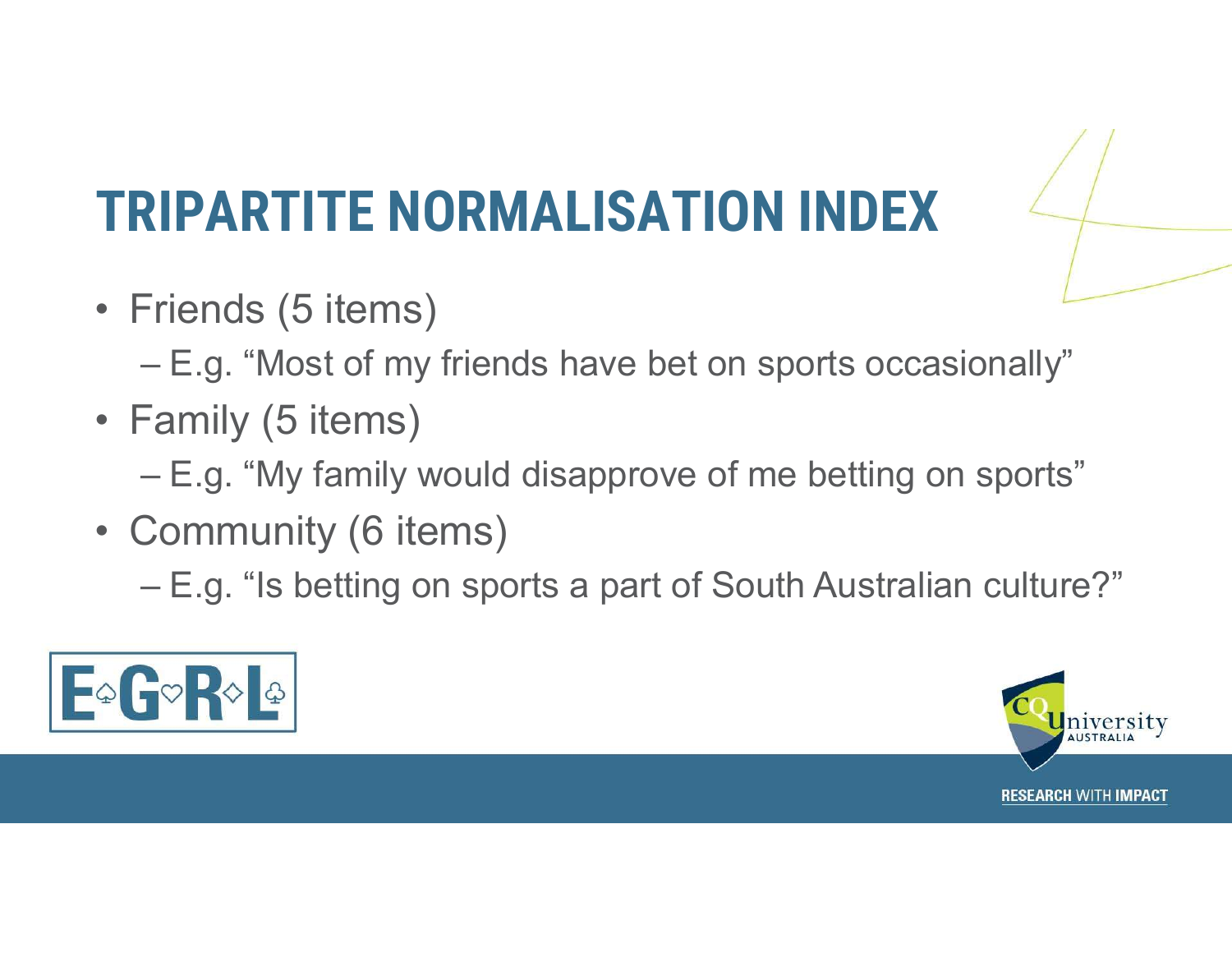## **TRIPARTITE NORMALIS<br>• Items normalised and<br>added<br>• 0-100 index TRIPARTITE NORMALIS**<br>• Items normalised and<br>added<br>• 0-100 index<br>• Wide variation across **TRIPARTITE NORMALIS**<br>• Items normalised and<br>added<br>• 0-100 index<br>• Wide variation across<br>individuals<br>• 'Fair' average degree of TRIPARTITE NORMALISATION INDEX

- added
- 
- individuals
- **TRIPARTITE NORMALISA**<br>• Items normalised and<br>• 0-100 index<br>• Wide variation across<br>• individuals<br>• 'Fair' average degree of<br>normalisation at present<br>45.19, (44.51, 45.87). normalisation at present was 45.19, (44.51, 45.87).





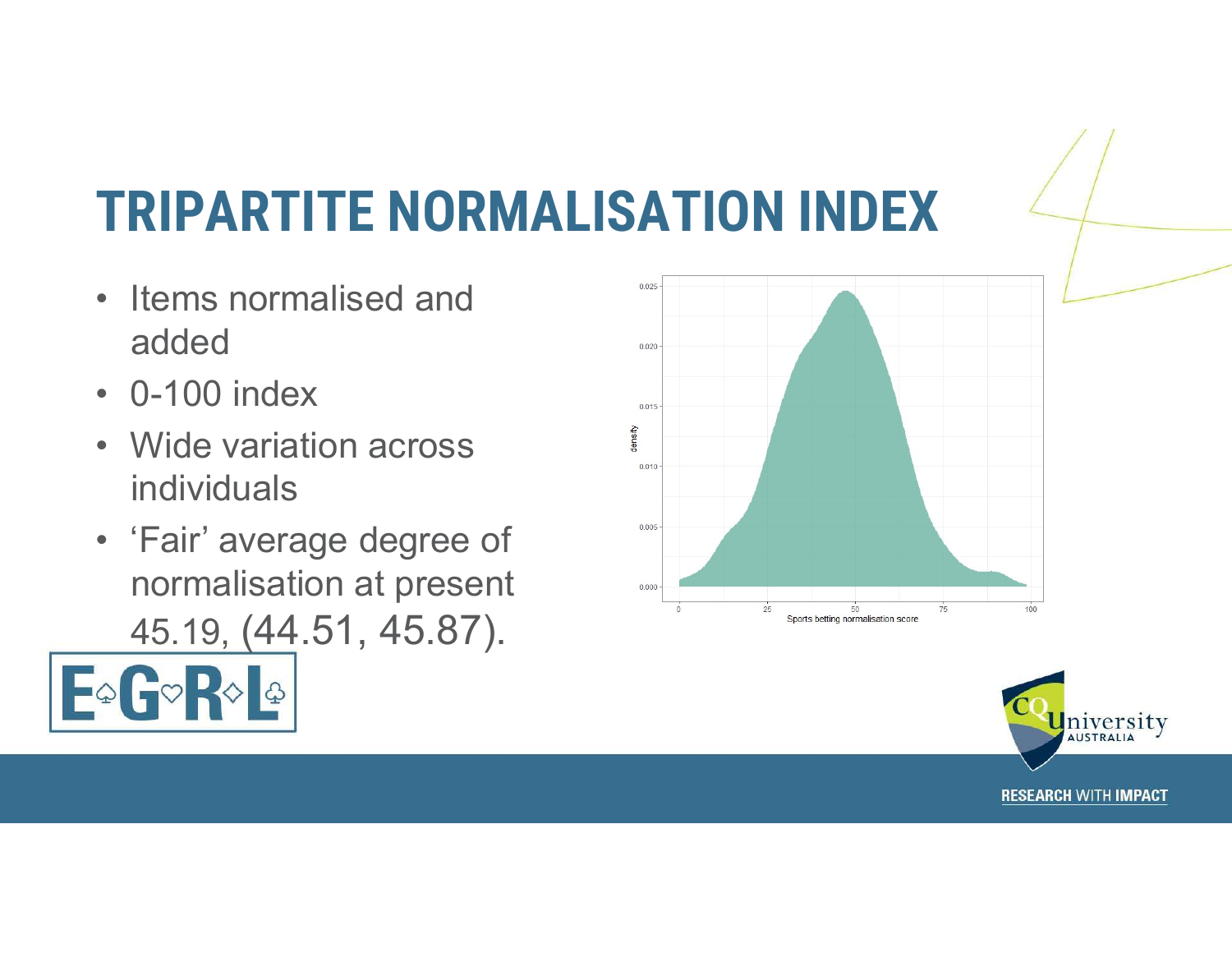## **ATTITUDES TO**<br> **SPORTS BETTING**<br>
Propleshing Propleshing and Propleshing and Propleshing and Propleshing and Propleshing and Propleshing and Propleshing and Propries Detring and Propries Detring and Propries Detring and P ATTITUDES TO SPORTS BETTING

negative!



#### Sports betting can destroy families. Sports betting is just another hobby. Occasional sports betting is harmless. Betting advertising makes kids think that gambling on... The government should take measures to reduce the... Sports betting advertising makes it hard for people... I'm concerned by how much sports betting advertising... I want to see less sports betting advertising at sporting... Sports betting advertising during sports games should...  $\Omega$ 20 40 60 80 100

■ Strongly Disagree ■ Disagree ■ Agree ■ Strongly agree



#### **Community Attitudes**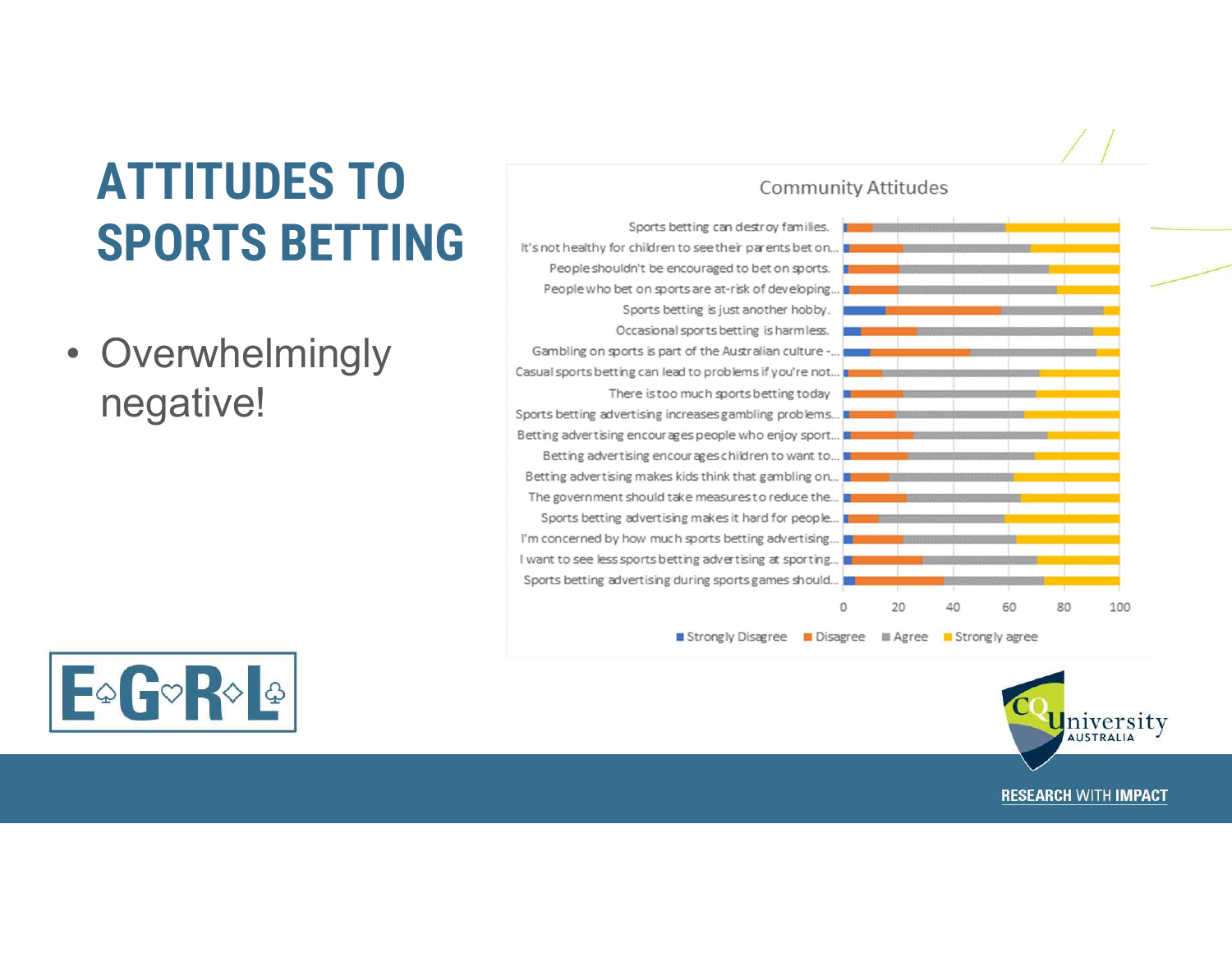## ERRONEOUS BELIEFS ABOUT BETTING

| <b>ERRONEOUS BELIEFS ABOUT BETTING</b>                                                       |      |           |      |                |      |      |
|----------------------------------------------------------------------------------------------|------|-----------|------|----------------|------|------|
| Label                                                                                        | M    | <b>SD</b> | F1   | F <sub>2</sub> | h2   | u2   |
| When I win my sports bet, it's due to my skill and knowledge of sports                       | 2.52 | 0.81      | 0.72 |                | 0.52 | 0.48 |
| When I win my sports bet, it's due to my experience as a bettor                              | 2.38 | 0.79      | 0.75 |                | 0.57 | 0.43 |
| Just narrowly losing a bet shows how good my skills as a bettor are                          | 2.24 | 0.78      | 0.77 |                | 0.59 | 0.41 |
| Betting on sport is safer as it relies less on luck than other forms of gambling             | 2.56 | 0.84      | 0.62 |                | 0.39 | 0.61 |
| The highs are higher and the lows are lower when I bet on my favourite team or<br>player     | 2.57 | 0.81      | 0.61 |                | 0.38 | 0.62 |
| The very moment I place a bet, I feel good                                                   | 2.58 | 0.75      | 0.57 |                | 0.33 | 0.67 |
| I can often estimate the true odds better than the advertised odds                           | 2.26 | 0.80      | 0.74 |                | 0.55 | 0.45 |
| If you have the knowledge and skills, betting on sports is a good way to make extra<br>money | 2.51 | 0.80      | 0.63 |                | 0.4  | 0.6  |
|                                                                                              | 2.29 | 0.79      | 0.76 |                | 0.58 | 0.42 |
| My chances of picking a winner on a sports match are better than most people                 |      |           | 0.64 |                | 0.41 | 0.59 |
| Bookmakers make mistakes when setting odds, which I can take advantage of                    | 2.37 | 0.77      |      |                |      |      |
| If I'm not having fun gambling on sports, I stop                                             | 3.10 | 0.69      |      | 0.73           | 0.53 | 0.47 |
| I stick to a dedicated budget for sports betting                                             | 3.06 | 0.75      |      | 0.58           | 0.34 | 0.66 |



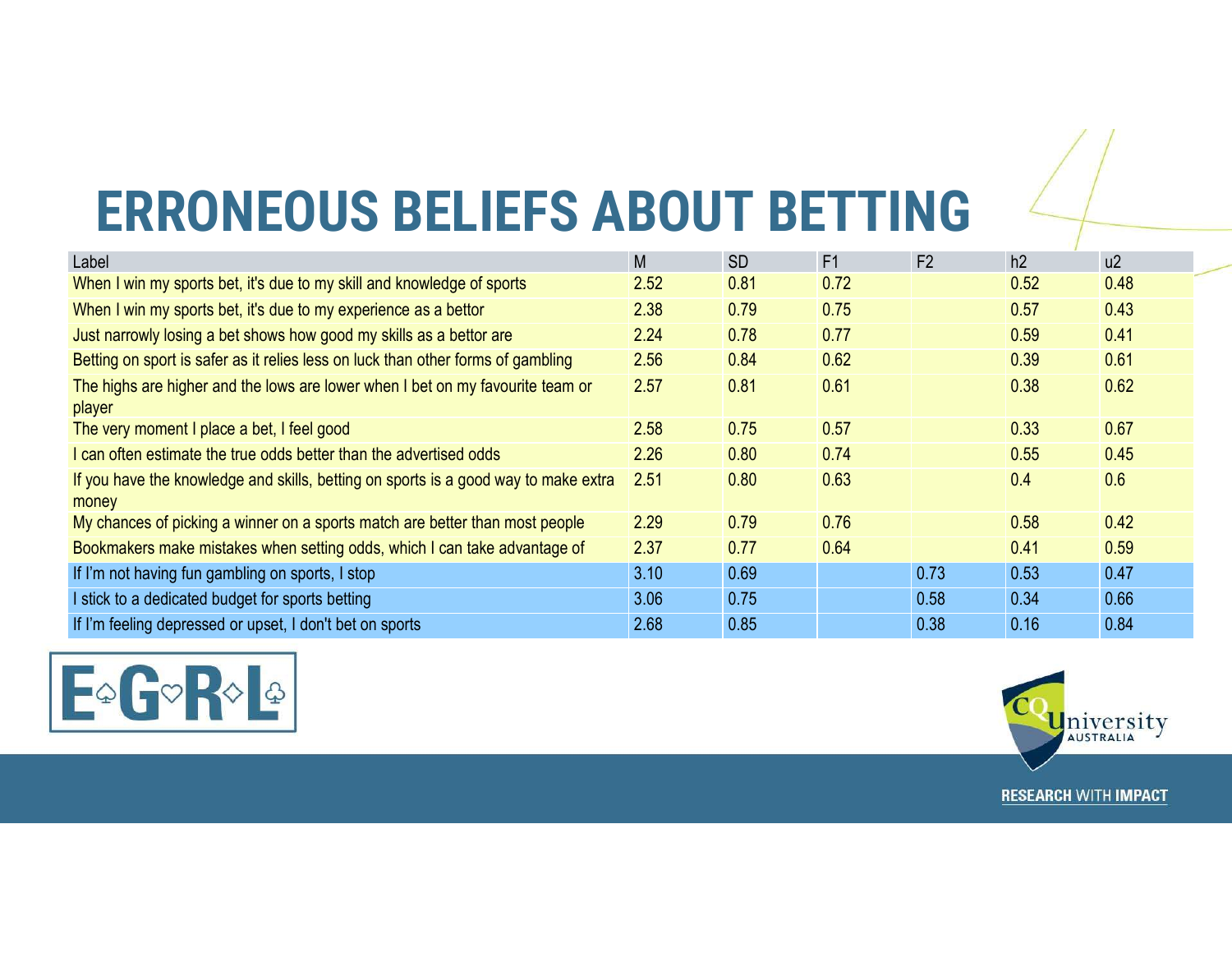### PROTECTIVE BEHAVIOURS AROUND YOUNG PEOPLE

| <b>PROTECTIVE BEHAVIOURS AROUND YOUNG</b>                                                                                                               |                                                 |                         |            |                   |                             |  |  |
|---------------------------------------------------------------------------------------------------------------------------------------------------------|-------------------------------------------------|-------------------------|------------|-------------------|-----------------------------|--|--|
| <b>PEOPLE</b>                                                                                                                                           |                                                 |                         |            |                   |                             |  |  |
|                                                                                                                                                         | Caregivers who are sports bettors ( $n = 381$ ) |                         |            |                   |                             |  |  |
| <b>Protective Behaviours</b>                                                                                                                            | Strongly disagree<br>$\%$                       | <b>Disagree</b><br>$\%$ | Agree<br>% | Strongly<br>agree | M(SD)                       |  |  |
| If an adult friend or family member is betting a lot on sports, it's a good idea to talk<br>to them about whether sports betting is a problem for them. | 1.6                                             | 13.4                    | 58.5       | 26.5              | 3.10(.673)                  |  |  |
| I feel confident talking to a friend or family member about the risks of sports<br>betting.                                                             | 1.6                                             | 13.4                    | 63.8       | 21.3              | 3.05(.639)                  |  |  |
| It's important to talk to children and adolescents about the risks of betting on<br>sports.                                                             | 1.6                                             | 8.7                     | 56.4       | 33.3              | 3.22(.662)                  |  |  |
| I feel confident talking to a child or adolescent about the risks of sports betting.                                                                    | 0.8                                             | 11.3                    | 59.3       | 28.6              | 3.16<br>(.638)              |  |  |
| Children and adolescents need to understand that betting is not a normal part of<br>enjoying sports.                                                    | 1.3                                             | 12.9                    | 53.3       | 32.5              | 3.17<br>(.692)              |  |  |
| It's important to keep your sports betting conversations private so that children<br>and adolescents don't overhear.                                    | 4.7                                             | 29.9                    | 42.8       | 22.6              | 2.83(.829)                  |  |  |
| It's OK if children and adolescents see you betting on sports.                                                                                          | 13.4                                            | 35.7                    | 42.8       | 8.1               | 2.46(.825)                  |  |  |
| It's OK to include children or adolescents in your sports betting.                                                                                      | 30.4                                            | 36.5                    | 23.6       | 9.4               | 2.21(.952)                  |  |  |
|                                                                                                                                                         |                                                 |                         |            |                   |                             |  |  |
|                                                                                                                                                         |                                                 |                         |            |                   | <b>RESEARCH WITH IMPACT</b> |  |  |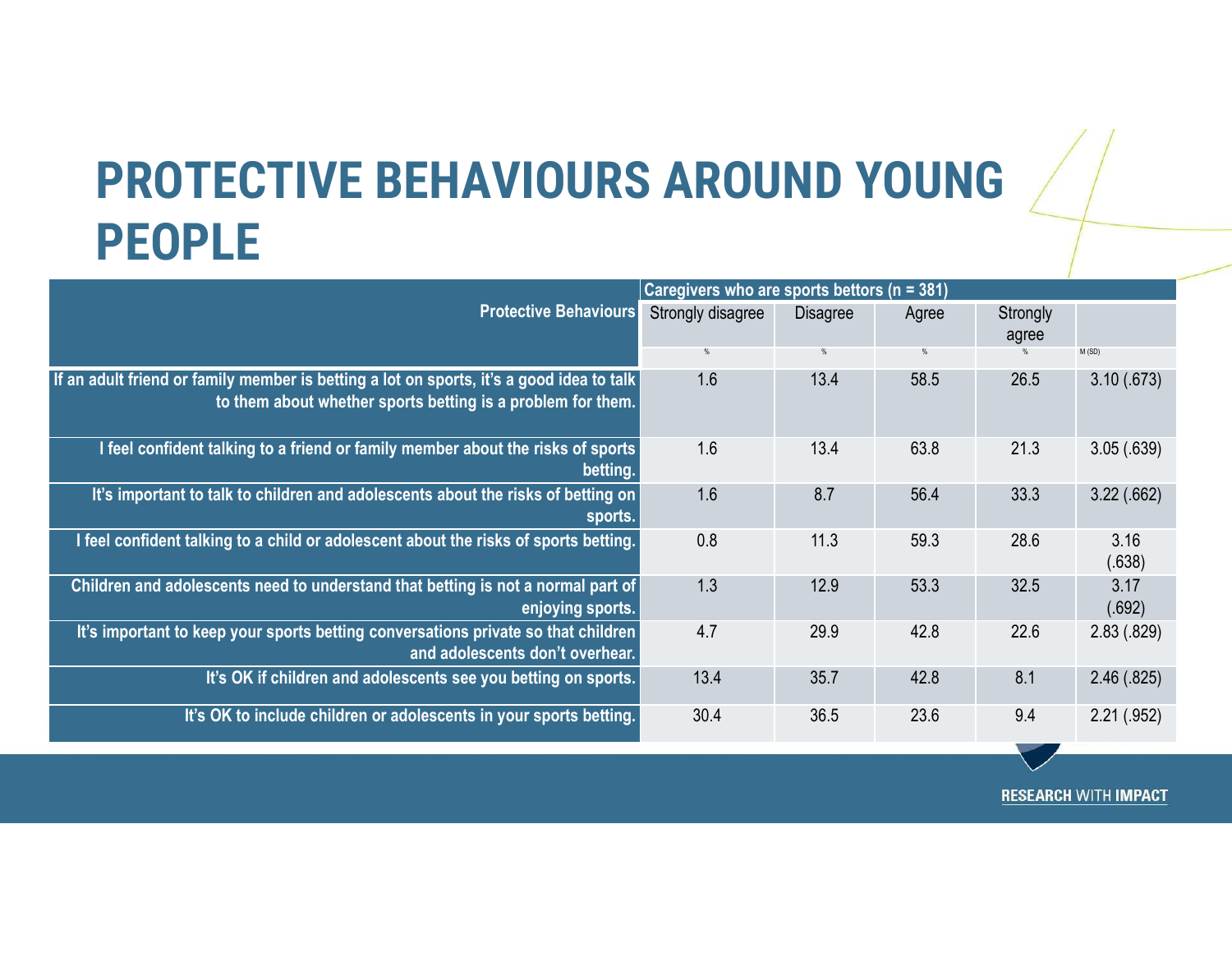### PROTECTIVE BEHAVIOURS AROUND YOUNG PEOPLE

| <b>PROTECTIVE BEHAVIOURS AROUND YOUNG</b>                                       |                                                 |                      |                       |                |              |                          |  |  |
|---------------------------------------------------------------------------------|-------------------------------------------------|----------------------|-----------------------|----------------|--------------|--------------------------|--|--|
| <b>PEOPLE</b>                                                                   |                                                 |                      |                       |                |              |                          |  |  |
| Sports betting behaviours around<br>children                                    | Caregivers who are sports bettors ( $n = 381$ ) |                      |                       |                |              |                          |  |  |
|                                                                                 | Never                                           | Rarely               | Sometimes             | <b>Usually</b> | Always       |                          |  |  |
| If I make a win betting on sports, I take<br>care not to mention it to them.    | $\frac{0}{0}$<br>7.9                            | $\frac{0}{0}$<br>9.4 | $\frac{0}{0}$<br>23.6 | $\%$<br>24.4   | $\%$<br>34.6 | M(SD)<br>3.69<br>(1.255) |  |  |
| If I talk about betting sports, I take care<br>not to let them overhear.        | 6.6                                             | 13.1                 | 18.6                  | 28.1           | 33.6         | 3.69<br>(1.243)          |  |  |
| If I bet on sports, I make sure not to do it<br>when they are in the same room. | 7.1                                             | 13.1                 | 18.9                  | 22.0           | 38.8         | 3.72<br>(1.292)          |  |  |